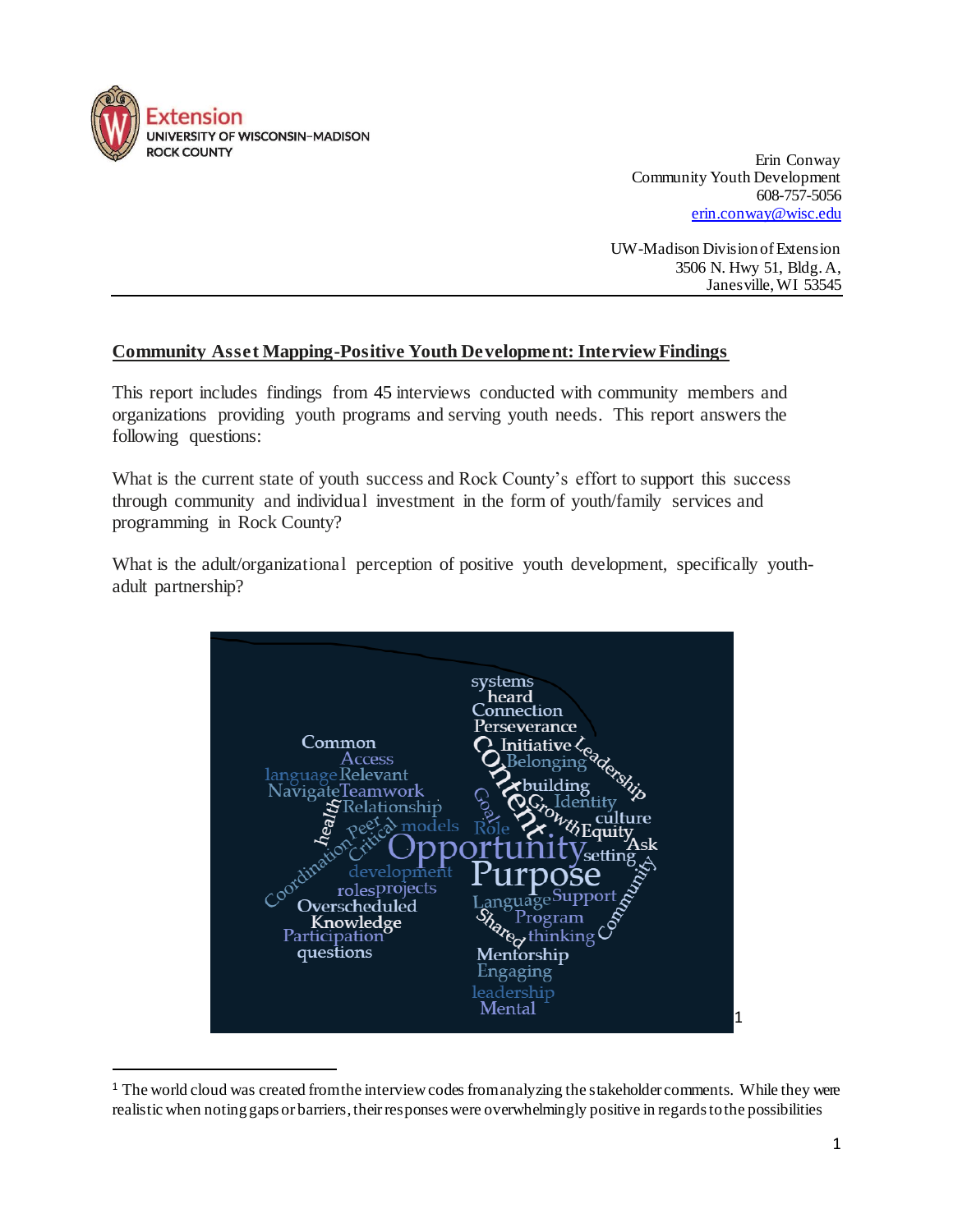**EVALUATION QUESTION 1**: What is the current state of youth success and Rock County's effort to support this success through community and individual investment in the form of youth/family services and programming in Rock County?

## **Context**

l

The following quotes set the stage for this Evaluation Question in the sense that they summarize the Rock County context at the point in time of the Community Asset Survey.

# *Success looks like:*

"Youth need positive role models. Someone to foster positive interaction when youth don't have that presence nor a place to go to. . . and opportunities to try something that only requires your interest and attendance."

"Invest in the county with community service, versus outside. Mistakes made as teens stay with you in the eyes of the community."

"Current mental health struggle. It affects everything else: school, home, community. . .You have to want it, to feel better, to get better, to put the work in."

"Youth would have consistency in their lives that included discipline and responsibility. Everyone is a leader, can be a leader."

"Youth need to see opportunities so that we have people invested in their communities and passion to identify with them. . .access to parents who know the opportunities to expose their kids to do and support them through changes."

"Healthy and safe kids in the community, many to check in and hold them accountable, stick with them, trusted individuals, people who cared when they didn't care about themselves."

"Opportunity. Access to services that exist. Youth have interests, but need access and adult support, people who are willing to take the time, follow through inside and outside the home."

"Take kids out of drug environments/trauma and put them in environments where they thrive."

"(In Rock County) Beginning to see equity issues more clearly, shine a light and increase awareness. Gives us the opportunity to look at how all youth are receiving support. Not as many youth of color are in AP classes. Achievement gap between white and black students indicates we have a lot of work to do. Opportunities are key. Gap is not about being capable but about less access. Need to increase access by decreasing lack of knowledge and discomfort level."

available through Youth-Adult Partnership. The rest of this report highlights how the evaluator progressed from collecting the data to its implications and possible next steps.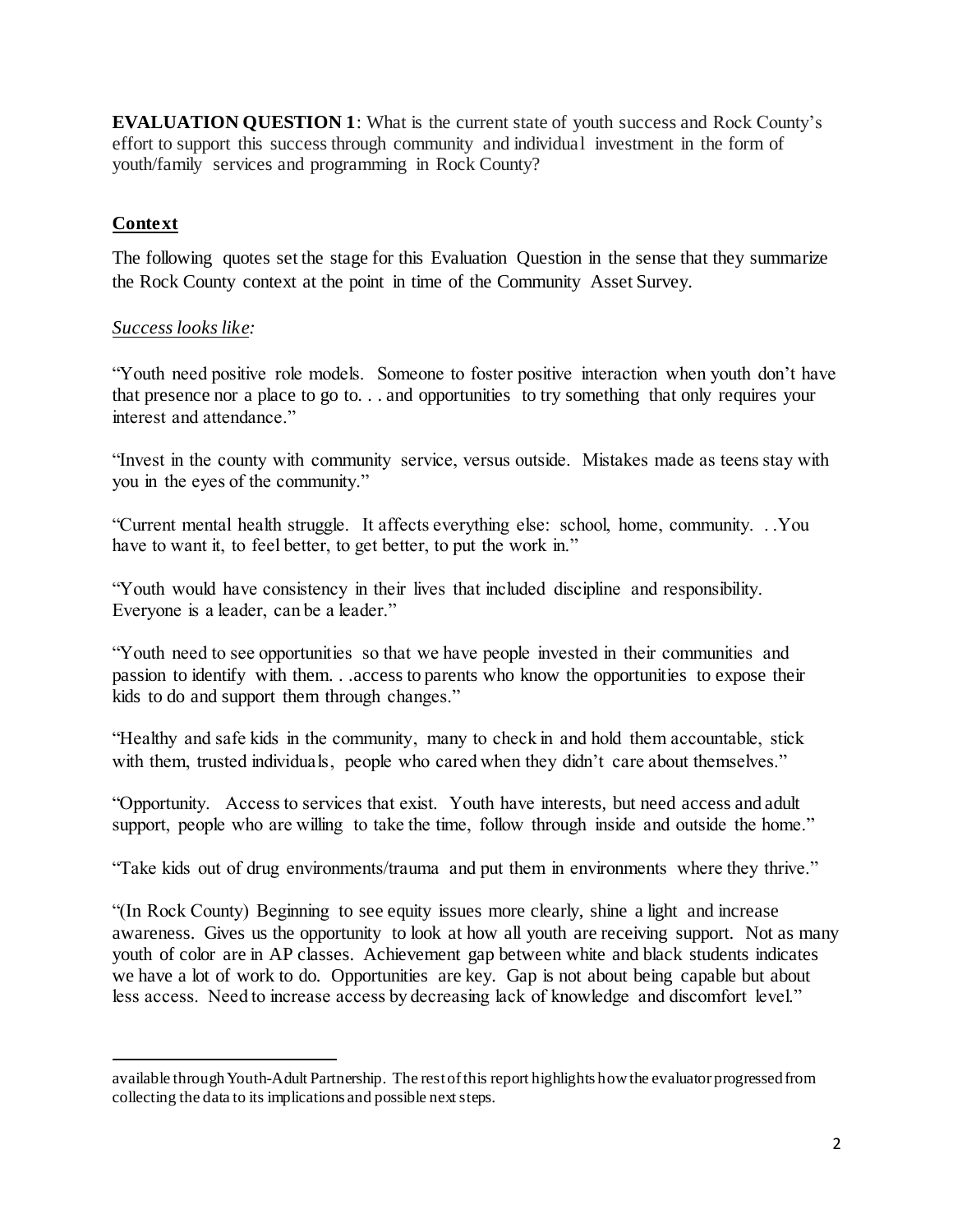"More people involved/engaged equals success."

"Job opportunities. Job skills program. Youth need to earn money and build their resumes. They need opportunities like internships and job training available to them. Emotional and social success and access to healthy food and how to prepare it."

"Need a minimum of basic needs met on a daily basis. So many don't. We need to eliminate barriers to prevent that from happening."

"It comes down to resilience. Many youth lack perseverance. If something happens, they shut down, can't work through it."

"Guidance. Direction. Clear goals. Some young people are precise in those things, but most need help. Not to tell them, but to teach them, train them to think for themselves. Ask questions, ask the right questions."

#### *Barriers are:*

"Parents didn't graduate in this country so they don't understand or know how the process works, where to direct their children."

"Language. Driver's license. Money."

"Challenging home situations. Literacy skills."

"Lack of role models and opportunity for positive self-enforcement that isn't forced."

"Bullying. Too many expectations and overscheduling affects mental health. It looks like apathy but it isn't."

"Economic status—too few dig behind the scenes to see what's happening in their lives."

"Pockets of poverty/lack of access in more rural areas. . . Navigating our system is challenging. Lack of time to interact with the system."

"Income. Transportation. Uneven leadership. Leadership demographic does not match the city demographic."

"Transportation. . .Commitment. . .lack of awareness."

"Social media and technology are growing faster than we can keep up with."

"Lack of staffing. . .local funds. . .space."

"Voters disconnect from youth so they do not support funds."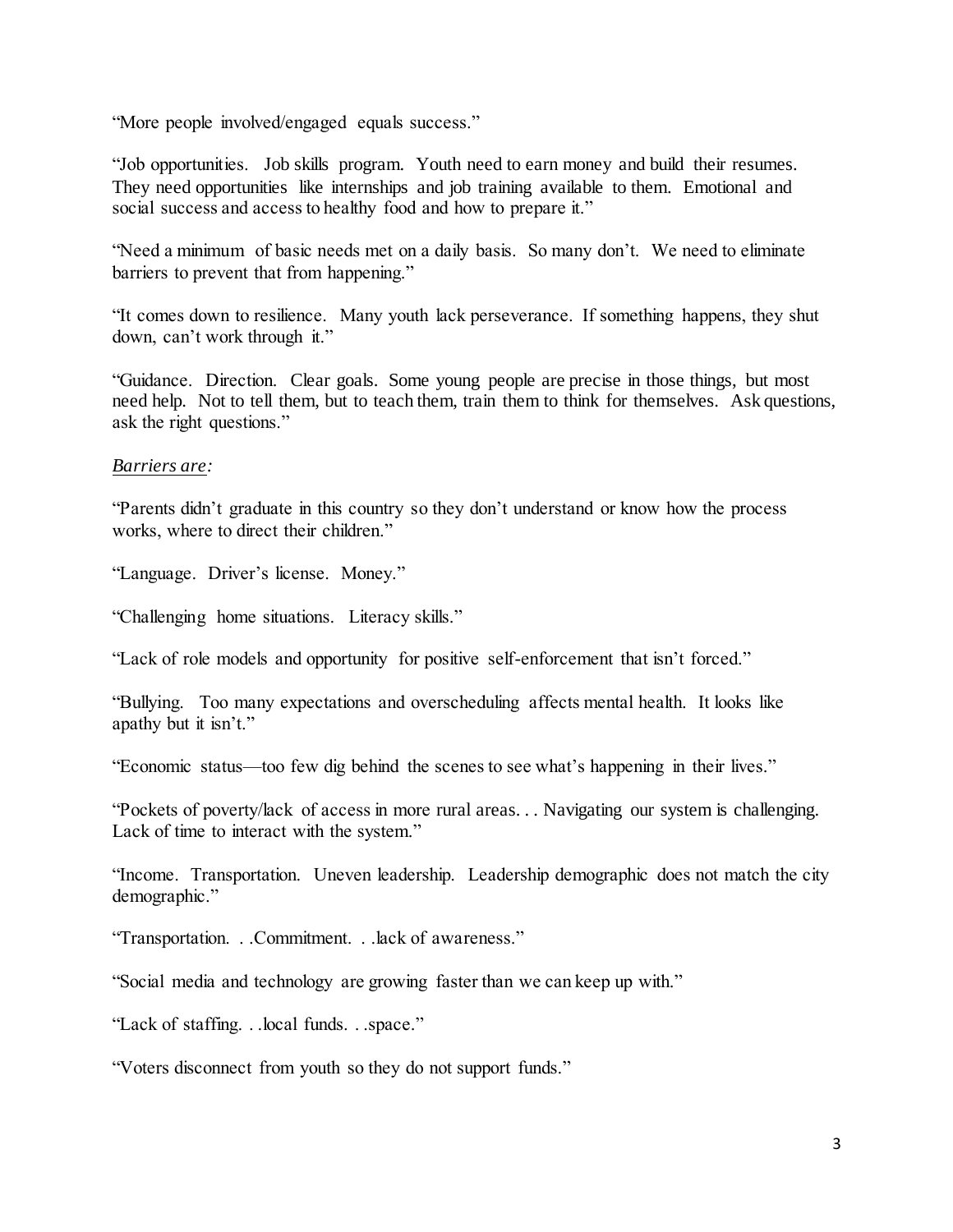"Assets in one community are not present in all."

"Living up to expectations."

"Youth are left alone longer."

"Adults committing their time. They are generous about donating things but not time. Adults are uncomfortable around kids, feel that they 'already did their time'."

"Parental involvement. Parents don't feel comfortable being involved."

"Drugs and alcohol. Parental disconnect between community culture/lifestyles and youth deaths."

"Politics. The political world. Youth are overwhelmed. Don't know how they play a role."

"Your family's income has a lot to do with what happens to you. If you've done something wrong, it can determine when advocacy for youth will be easy and when it won't."

"Need to let the resources/needs direct program. Also, cooperation between resources. Need consolidation to get at the root of the problem."

#### **Implications**

l

For the purposes of this discussion, community development will be defined "as a group of people in a locality initiating a social action process through planned intervention to improve their seven capitals situation. The seven community capitals are natural, cultural, human, social, political, financial, and built."<sup>2</sup> Based upon the facilitation of the Community Asset Survey on the topic of Positive Youth Development, Rock County has initiated this type of social action process through the many diverse programs, but stakeholders don't believe that the efforts are systematically getting at the root issues.

Of the seven community capitals, Cultural, Human and Social Capital are the categories with the largest number of related codes from the interview data. Human Capital is the category in which the codes of all three intersect to define the common community goal towards which the current social action process is working. The codes in this category are the many ways to define "underserved". These terms also determine whether the presence of marginalized/underserved are informally and/or formally noticed or not. Within this intersection, Political, Financial and Built Capital illustrate their status generally as codes listed as barriers or gaps. A great emphasis was placed on economy in a variety of ways: transportation, housing, youth availability, adult availability, types of programs/resources for programs, among others. Political Capital codes highlight the demographic "youth" as a marginalized voice collectively but also a part of other groups that may be lacking political capital. They are more readily identified by the

<sup>&</sup>lt;sup>2</sup> [https://www.rivervalley.k-state.edu/docs/Seven\\_Community\\_Capitals.pdf](https://www.rivervalley.k-state.edu/docs/Seven_Community_Capitals.pdf)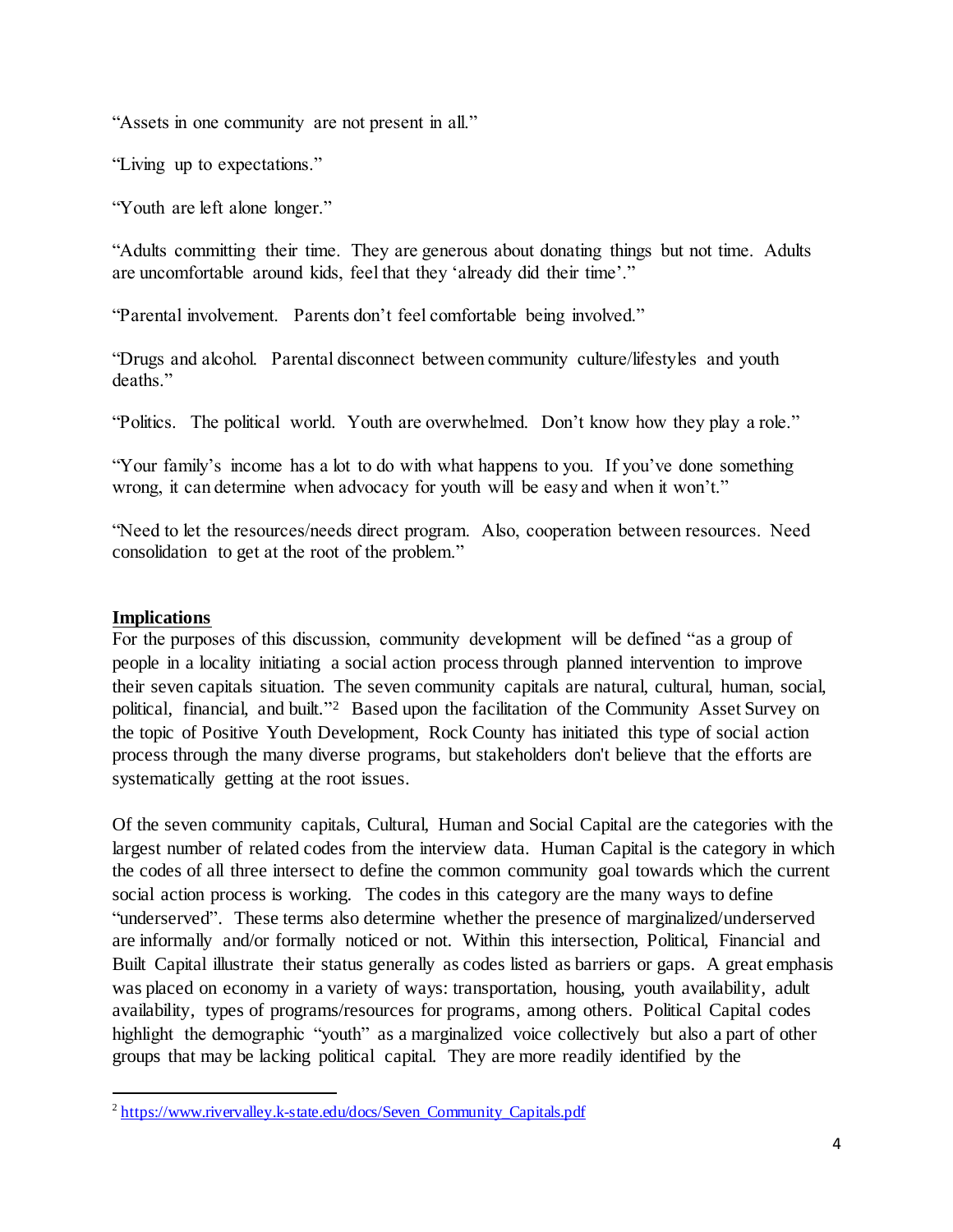organizations that serve them: rural, language, socioeconomic, homeless, social emotional status, among others. This is addressed in the possible applications of Youth-Adult Partnership in the table in the previous section.

Codes listed as Cultural Capital and Social Capital demonstrate a perception gap in the systemic community issues that require improved or increased intervention strategies. In terms of Cultural Capital, some codes indicated that stakeholders believe that Rock County is valuing cultural beliefs, values, histories, etc. as assets and others do not believe their assets are valued. Other codes indicate that even where Cultural Capital is recognized, it does not translate to Human Capital. In short some have a currency that while decorative and even appreciated, they cannot spend it. Social Capital contained the largest number distinct and also repeated codes. These codes centered on the interplay between communities and how/why resources are designated, utilized, appreciated. Key codes include: identity, belonging, access, equity, equality, parity. In contrast to Cultural Capital, this category is where systemic racism is either acknowledged or not. This capital is illustrated by the emphasis placed on the role of adults and need of youth to be engaged, participate, and also have advocates/translators into the social world. This category includes the gap between qualifying for a service and actually receiving it. Codes assigned to Financial Capital were rooted in the category of social capital. Codes applicable to Built Capital were also effects of codes assigned to Social Capital primarily in the areas of basic needs and access to knowledge, resources and services. Codes categorized as Natural Capital were not significant, and usually only mentioned as possible service project areas or resources for general wellness.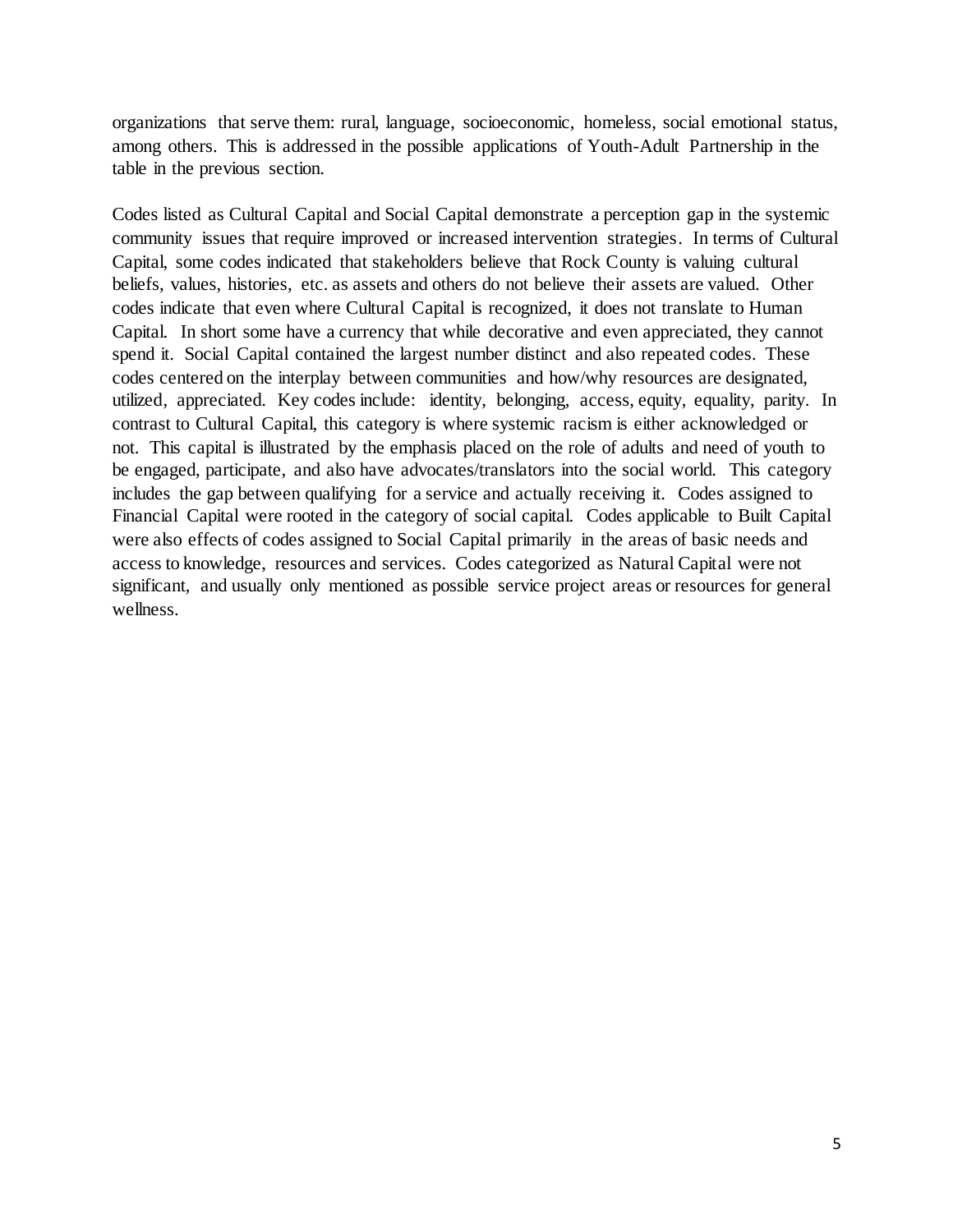**EVALUATION QUESTION 2:** What is the adult/organizational perception of positive youth development, specifically youth-adult partnership?

### **Context**

Interviewees were asked to rank both program content and youth roles as 1) not important, 2) somewhat important and 3) very important. Participants could repeat the same number. This exercise was intended to compare current ongoing work by Extension Educators across Wisconsin and needs in Rock County as well as to compare research articles' stated beliefs and attitudes related to Youth-Adult Partnership with Rock County stakeholders.

| <b>Program Content</b> | Average (1-3) |
|------------------------|---------------|
| Equity, Culture and    | 2.64          |
| Diversity              |               |
| Social and emotional   | 2.98          |
| learning               |               |
| Community              | 2.47          |
| Engagement and         |               |
| leadership             |               |
| Healthy living         | 2.65          |
| Economic pathways      | 2.097         |
| <b>STEM</b>            | 2.25          |

| Y-AP role in the community as a whole | Average $(1-3)$ |
|---------------------------------------|-----------------|
| Training and outreach                 | 2.46            |
| Communication and media               | 2.62            |
| Research and evaluation               | 2.068           |
| Organizing and activism               | 2.64            |
| Service and philanthropy              | 2.82            |
| Governance and policymaking           | 2.068           |

| Y-AP role in your organization | Average $(1-3)$ |
|--------------------------------|-----------------|
| specifically                   |                 |
| Training and outreach          | 2.47            |
| Communication and media        | 2.95            |
| Research and evaluation        | 2.245           |
| Organizing and activism        | 2.66            |
| Service and philanthropy       | 2.8             |
| Governance and policymaking    | 2.35            |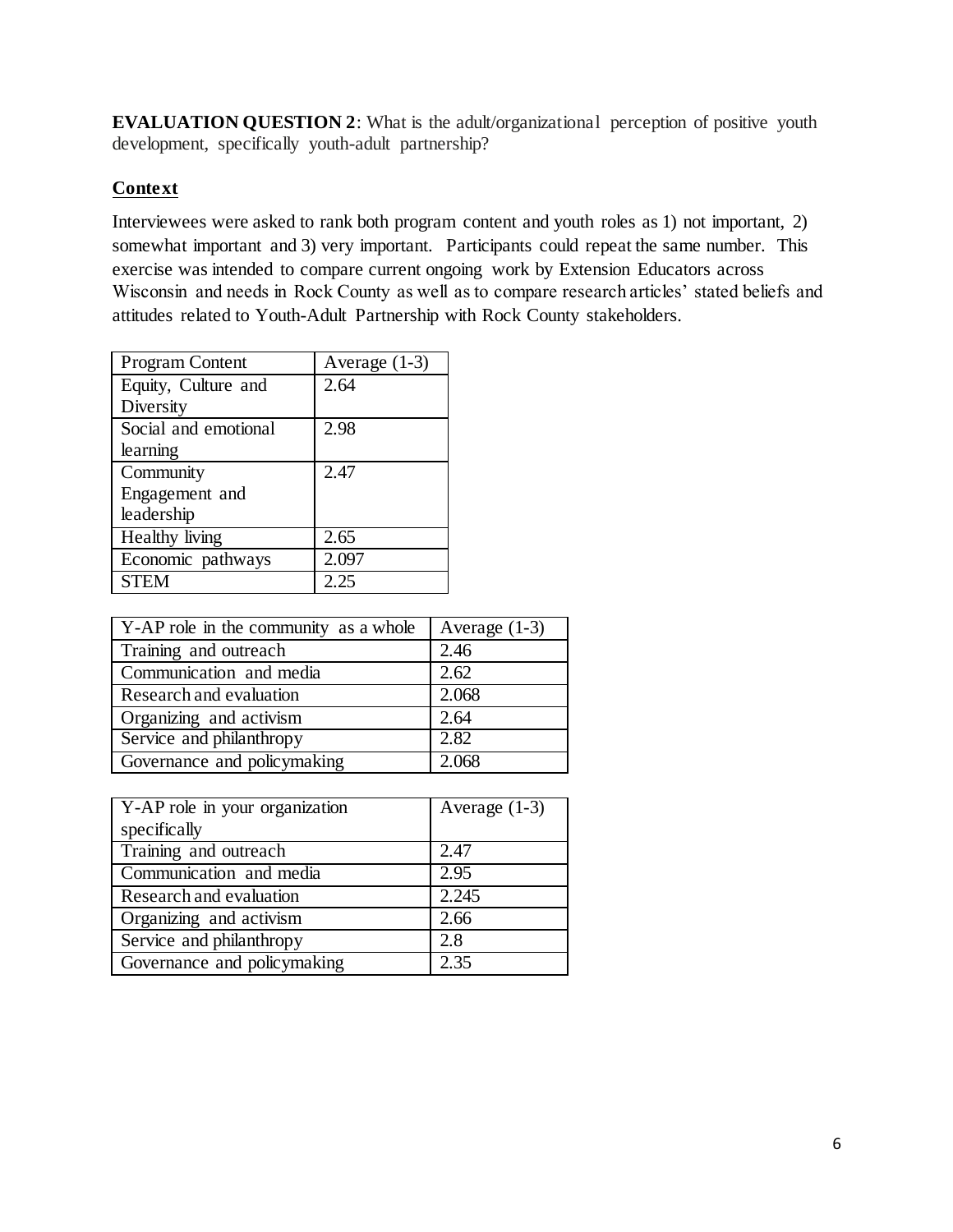The second piece of data in this section is again coded responses. Similar and repeated codes are represented in each dimension of *Thriving Model Principles of Program Quality* around characteristics of youth, adults and program.<sup>3</sup> Codes are repeated more than once where appropriate in terms of the Y-AP Dimension. Codes that are current strengths and weaknesses are included.

| YOUTH-ADULT             | <b>CODES</b>                      | <b>QUOTES</b>                                  |
|-------------------------|-----------------------------------|------------------------------------------------|
| <b>PARTNERSHIP</b>      |                                   |                                                |
| DIMENSIONS <sup>4</sup> |                                   |                                                |
| Authentic Decision-     | Short/long term goal setting,     | "Activities are most successful when youth     |
| making-Youth are        | Identity, Belonging, Initiative,  | discover their own messages, get beyond        |
| involved in meaningful  | Community culture, Passive        | being a face in a room. They like to talk, to  |
| decision-making         | presentation recipients,          | be asked about themselves, to tell their       |
|                         | Stakeholder, Surveys,             | story."                                        |
|                         | Opportunity, Relevant content,    |                                                |
|                         | Coordination, Knowledge,          | "Provide general feedback. Participant         |
|                         | Access, Parity, Navigate          | surveys."                                      |
|                         | systems, Ask questions, Be        |                                                |
|                         | heard, Overscheduled, Bullying    | "Nothing currently."                           |
|                         |                                   |                                                |
|                         |                                   | "Nothing formally."                            |
|                         |                                   |                                                |
|                         |                                   | "Youth advocates gather info from other        |
|                         |                                   | youth."                                        |
|                         |                                   |                                                |
|                         |                                   | "Every voice is important. Helps us            |
|                         |                                   | improve. Their thoughts and ideas help         |
|                         |                                   | strengthen the organization. Without the       |
|                         |                                   | youth, we don't stand."                        |
| Natural Mentors-        | Short/long term goal setting,     | "Meet youth where they are at. Youth           |
| Adults intentionally    | Critical thinking, Participation, | council is not just about youth showing up to  |
| support relationships   | Perseverance, Growth mindset,     | adult spaces. Youth feel comfortable."         |
| with youth to help them | Community culture,                |                                                |
| develop                 | Professional development,         | "The relationships with staff liaisons are key |
|                         | Strategic knowledge, Relevant     | to attracting and retaining youth              |
|                         | content, Mentorship, Family       | participants."                                 |
|                         | engagement, Communication,        |                                                |
|                         |                                   |                                                |

<sup>3</sup> *Thriving Model Principles of Program Quality:* 1) Physical and psychological safety, 2) Appropriate structure, 3) Supportive relationships, 4) Opportunities to belong, 5) Positive social norms, 6) Support for efficacy and mattering, 7) Opportunities for skill building, 8) Integration of family, school and community. Read more at <https://oregonstate.app.box.com/s/oqxjm13tn9tucttc08oja0gvnnq4vhb8>

l

<sup>4</sup> Youth-Adult Partnership Dimensions cited from the Youth-Adult Partnership Rubric published by Michigan State University. For further informational/training materials visit https://fyi.extension.wisc.edu/youthadultpartnership/ o[r https://extension.umn.edu/working-youth/what-youth-development](https://extension.umn.edu/working-youth/what-youth-development)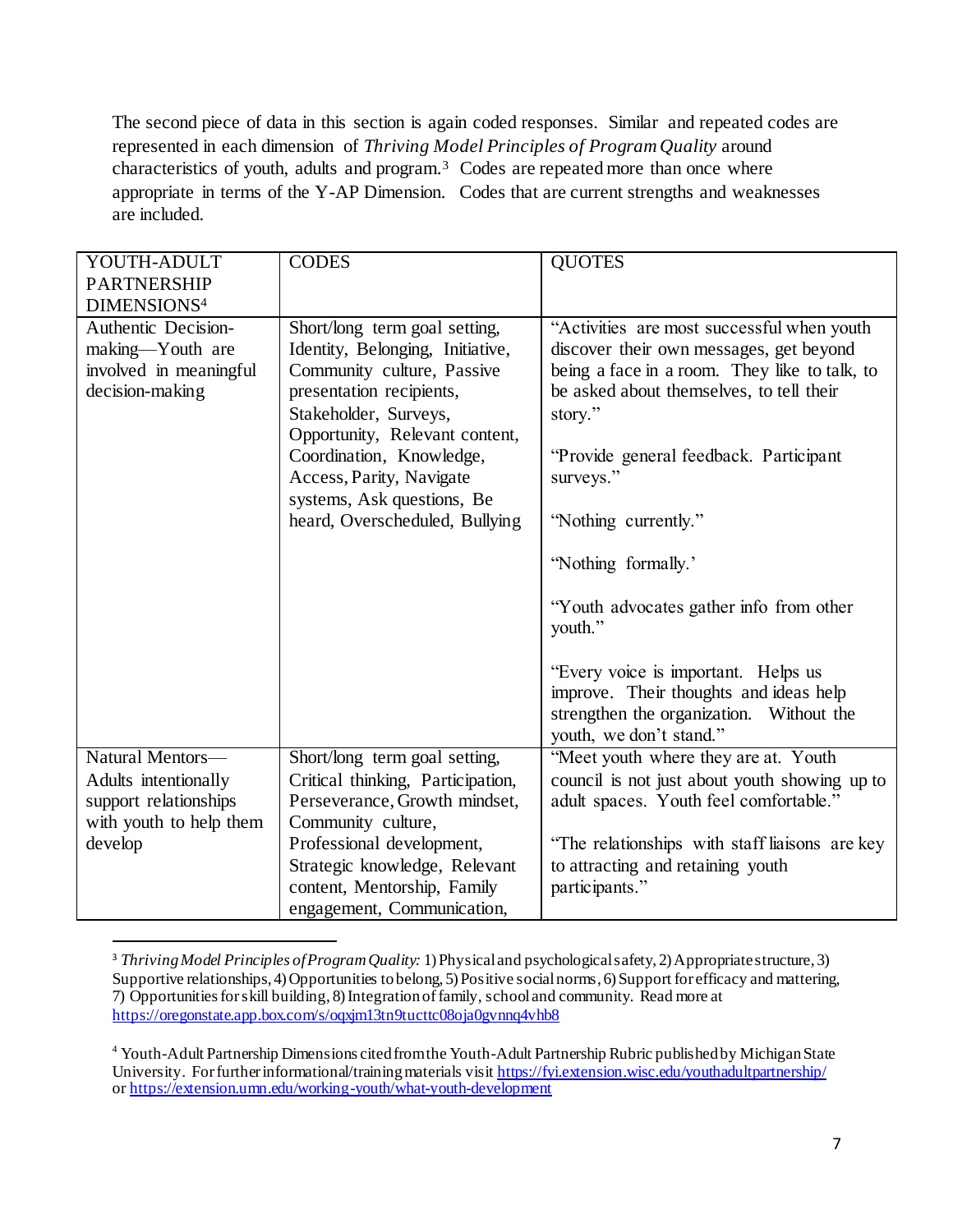|                         | Connection, Capacity building,     |                                                |
|-------------------------|------------------------------------|------------------------------------------------|
|                         | Access, Parity, Role models,       |                                                |
|                         | Growth, Navigate systems,          |                                                |
|                         | Common language, Ask               |                                                |
|                         | questions, Be heard, Mental        |                                                |
|                         |                                    |                                                |
|                         | health, Bullying                   |                                                |
| Reciprocity-Youth and   | Teamwork, Participation,           | "Minimal youth voice."                         |
| adults work together as | Community culture, Active          |                                                |
| partners                | program                            | "We have tried youth boards to discuss         |
|                         | development/facilitation,          | policy, but have yet to have any youth who     |
|                         | Informal interaction,              | understand/want the stuff they need            |
|                         | Observation, Recreation,           | Youth are asked for their opinions             |
|                         | Relationship building, Shared      | informally. We observe youth and their         |
|                         | projects/responsibilities, Little, | actions."                                      |
|                         | None, Attempted, No.               |                                                |
|                         | differentiation, Commitment,       | "Youth are on our programming board,           |
|                         | Disconnect, Turnover,              | youth reps in the church, intergenerational    |
|                         | Flexibility, Lack of time,         | activities, neighborhood visits/involvement    |
|                         | Communication, Family              | and visibility. These strategies are a work in |
|                         | engagement, Coordination,          | progress. Need to be flexible around your      |
|                         | Language, Regulations, Parallel    | goal/purpose. Even if you fail, fall           |
|                         | development, Parity, Role          | forward."                                      |
|                         | models, Common language, Ask       |                                                |
|                         | questions, Be heard                | "Youth develop presentations, marketing.       |
|                         |                                    | Constantly working/reevaluating. Adults        |
|                         |                                    | support the relationship. No youth             |
|                         |                                    |                                                |
|                         |                                    | leadership 'roles' because youth say they      |
|                         |                                    | don't want to have hierarchy."                 |
| Community               | Participation, Purpose,            | "Benefits are youth building relationships     |
| Connectedness-Youth     | Community culture, Leadership      | with adults with trust, other community        |
| are engaged in          | roles, Local/state government,     | members involvement and opportunities for      |
| communities             | Peer leadership, Unique space,     | youth to be community voices Students          |
|                         | Opportunity, Relevant content,     | have also facilitated professional             |
|                         | Engaging content, Connection,      | development for adults on diversity issues.    |
|                         | Community, Commitment,             | We plan to repeat this training."              |
|                         | Capacity building,                 |                                                |
|                         | Communication, Family              | "The committee includes a youth member."       |
|                         | engagement, Coordination,          |                                                |
|                         | Knowledge, Access, Parallel        |                                                |
|                         | development, Parity, Navigate      |                                                |
|                         | systems, Ask questions, Be         |                                                |
|                         | heard, Mental health, Equity       |                                                |

### **Implications**

Overall, Evaluation Question 2 illustrates a gap in stakeholders' identifications of long term outcomes and current formal practice. Data shows some disconnect and/or lack of agreement on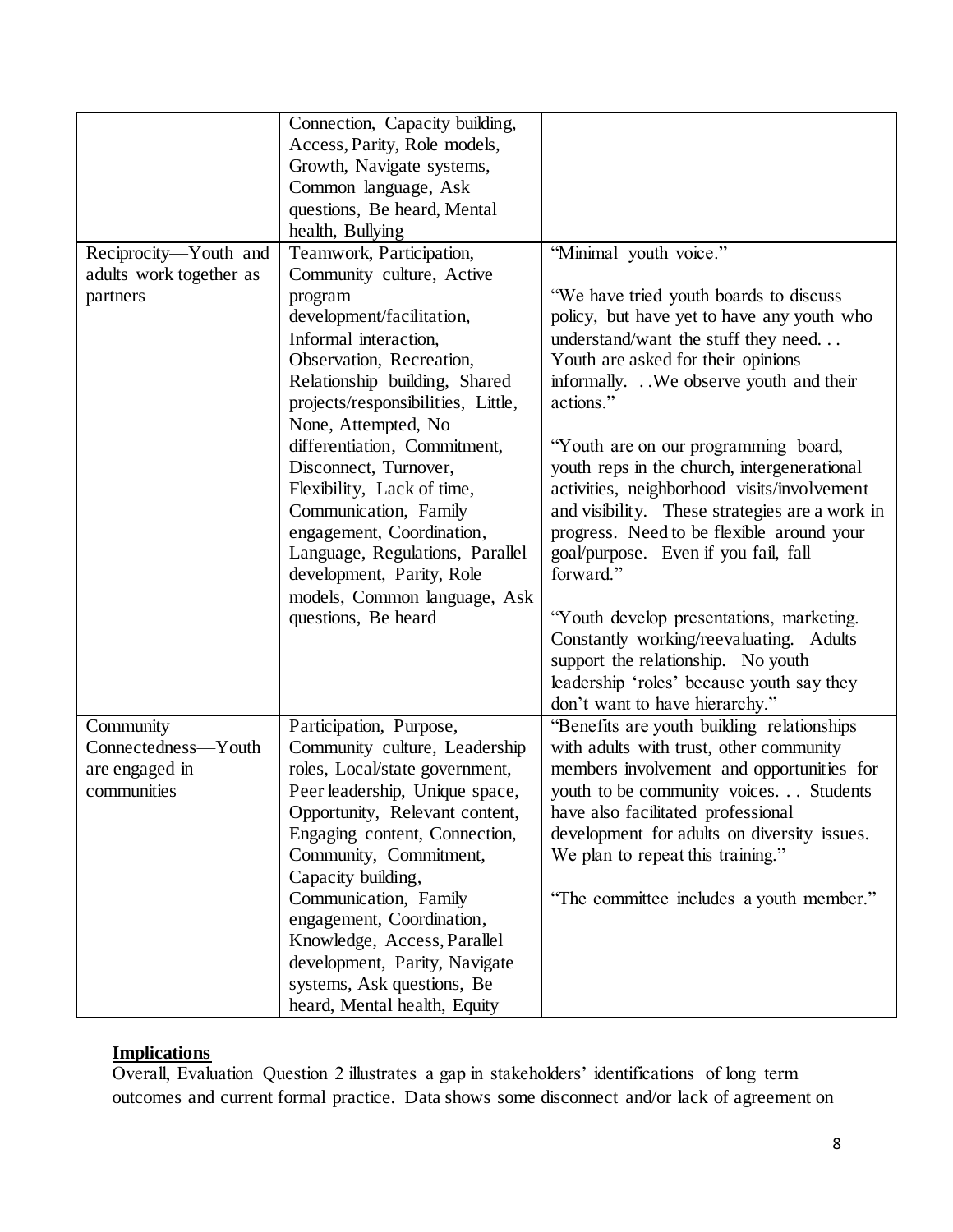what the Rock County context is and the most efficient means to initiate/evaluate social change around youth and families. The majority of codes illustrate understanding and support of Y-AP, especially related to the importance of supportive adults. However, the quotes in "Authentic Decision-making" reflect a lack of youth initiate/driven questions, instructions, content, etc. This could imply a general passivity in the implementation of the content despite intentions to the contrary. The ranking of youth involvement framework aligns closely with the codes in its support of Youth-Adult Partnership. While, certain roles are more important, no role is unimportant overall. Nor do the stakeholder's illustrate other types of resistance. For example, citing a youth role as important in the community as a whole but unimportant within their organization specifically. High rankings in "Training and outreach" also imply that youth knowledge is valued beyond being a token mouthpiece (i.e. Communications and media). However, lower numbers in "Research and evaluation" and "Governance and policymaking" might imply a bias towards youth organizational capacity and follow through.

| <b>Observation</b>                                                                                                            | <b>Potential Application</b><br>In order to prioritize an asset based and<br>culturally relevant approach, a holistic analysis<br>for this report and moving forward would be<br>the seven community capitals, a current<br>interpretation classification used by<br>interviewed stakeholders. These are 1)<br>community development, 2) natural capital, 3)<br>human capital, 4) social capital, 5) political<br>capital, 6) financial capital, 7) built capital.<br>The significant emphasis placed on the role<br>supportive relationships serve in all aspects of<br>youth success requires an interpretation around<br>youth-adult partnership dimensions. These<br>are: 1) authentic decision-making—youth are<br>involved in meaningful-decision making, 2)<br>natural mentors—adults intentionally support<br>relationships with youth to help them develop,<br>3) reciprocity—youth and adults work together<br>as partners, 4) community connectedness— |  |
|-------------------------------------------------------------------------------------------------------------------------------|-------------------------------------------------------------------------------------------------------------------------------------------------------------------------------------------------------------------------------------------------------------------------------------------------------------------------------------------------------------------------------------------------------------------------------------------------------------------------------------------------------------------------------------------------------------------------------------------------------------------------------------------------------------------------------------------------------------------------------------------------------------------------------------------------------------------------------------------------------------------------------------------------------------------------------------------------------------------|--|
|                                                                                                                               | youth are engaged in communities <sup>5</sup> .                                                                                                                                                                                                                                                                                                                                                                                                                                                                                                                                                                                                                                                                                                                                                                                                                                                                                                                   |  |
| Community Asset Survey responses once<br>1)<br>coded are divided in three key themes:<br>system as a whole, youth and adults. | The "youth" theme should be addressed in<br>their own words though a representative series<br>of focus groups.                                                                                                                                                                                                                                                                                                                                                                                                                                                                                                                                                                                                                                                                                                                                                                                                                                                    |  |

#### **Evaluator's Observations/Potential Applications**

l

<sup>5</sup> Dimensions cited from the Youth-Adult Partnership Rubric published by Michigan State University. This information will be developed through The Thriving Model Principles of Program Quality published by Oregon State University.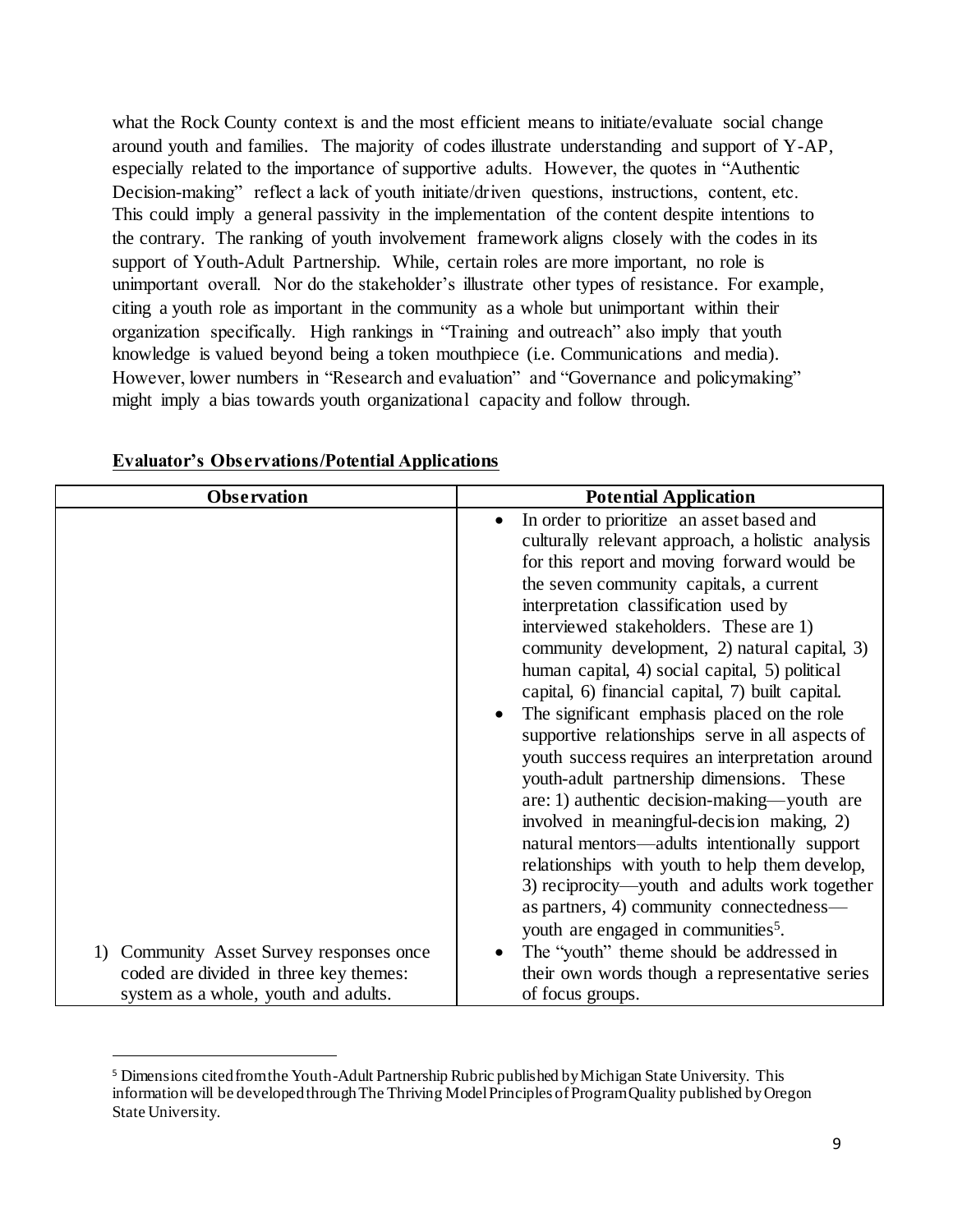| 2) Rock County has a diverse range of<br>programming content that coincides with<br>the current initiatives of Extension<br>Educators working in communities<br>throughout Wisconsin. As referenced<br>during the Community Asset Mapping,<br>these are: 1) equity, culture and diversity,<br>2) social and emotional learning, 3)<br>community engagement and leadership, 4)<br>healthy living, 5) economic pathways, 6)<br><b>STEM</b>                                                                                          | Next steps would be more beneficial if they<br>connected current stakeholder expertise across<br>demographics, programs across communities,<br>content across programs versus creating<br>something new.<br>A dynamic means, either virtual or in person,<br>to maintain an informational connection<br>regarding programming.                                                                                                                                                                                                                                                                                                                                                 |
|-----------------------------------------------------------------------------------------------------------------------------------------------------------------------------------------------------------------------------------------------------------------------------------------------------------------------------------------------------------------------------------------------------------------------------------------------------------------------------------------------------------------------------------|--------------------------------------------------------------------------------------------------------------------------------------------------------------------------------------------------------------------------------------------------------------------------------------------------------------------------------------------------------------------------------------------------------------------------------------------------------------------------------------------------------------------------------------------------------------------------------------------------------------------------------------------------------------------------------|
| Community stakeholders that included<br>3)<br>specific providers or programmers and<br>larger community development<br>roles/engagement believe that youth<br>success includes positive adult<br>relationships and engagement through well-<br>defined, authentic roles. As referenced<br>during the Community Asset Mapping,<br>these are: 1) training and outreach, $2$ )<br>communication and media, 3) research and<br>evaluation, 4) organizing and activism, 5)<br>service and philanthropy, governance and<br>policymaking | Little or no resistance to the foundational<br>tenants of youth-adult partnership as a<br>possibility research articles posed.<br>Minimal common language to speak about the<br>formal/informal strategies in which<br>stakeholders understand the youth population.<br>A common language would both aid in sharing<br>effective strategies and noticing<br>gaps/opportunities within a youth<br>initiative/interaction based off of another<br>stakeholder's experience.<br>A need for common vocabulary and training<br>through Y-AP for community<br>members/organizations in order to increase<br>number/level of partnership opportunities for<br>youth serving agencies. |
| Concern was noted regarding the amount of<br>4)<br>youth voice that informed current<br>programming and the formalization of<br>youth roles to gather youth voice so that<br>youth programming would be more easily<br>adapted to the quick changes in youth<br>needs/wants.                                                                                                                                                                                                                                                      | Youth-Adult Partnership infusion in<br>$\bullet$<br>community stakeholders' organizations and<br>programming would formalize youth voice<br>and create a more constant feedback loop into<br>the framework for ongoing program<br>development, specifically conceptualizing the<br>change and designing educational and<br>organizational approaches.                                                                                                                                                                                                                                                                                                                          |
| 5) Disconnect between attitudes and practice<br>in Y-AP. Current curriculums/practices are<br>not intentional enough in bridging youth<br>opportunities for empowerment in the<br>greater community.                                                                                                                                                                                                                                                                                                                              | Address these gaps through youth input, using<br>the stakeholder data in the focus groups.<br>Youth-Adult Partnership infusion in<br>community stakeholders' organizations and<br>programming would define roles and short,<br>medium and long term outcomes.                                                                                                                                                                                                                                                                                                                                                                                                                  |
| Current goals for youth success are difficult<br>6)<br>to measure (i.e. 'safe space').                                                                                                                                                                                                                                                                                                                                                                                                                                            | Community Capitals Ripple Mapping or<br>Youth-Adult Partnership vocabulary could<br>support measurement and evaluation to make<br>programs more attractive to funders and more<br>competitive for grants.                                                                                                                                                                                                                                                                                                                                                                                                                                                                      |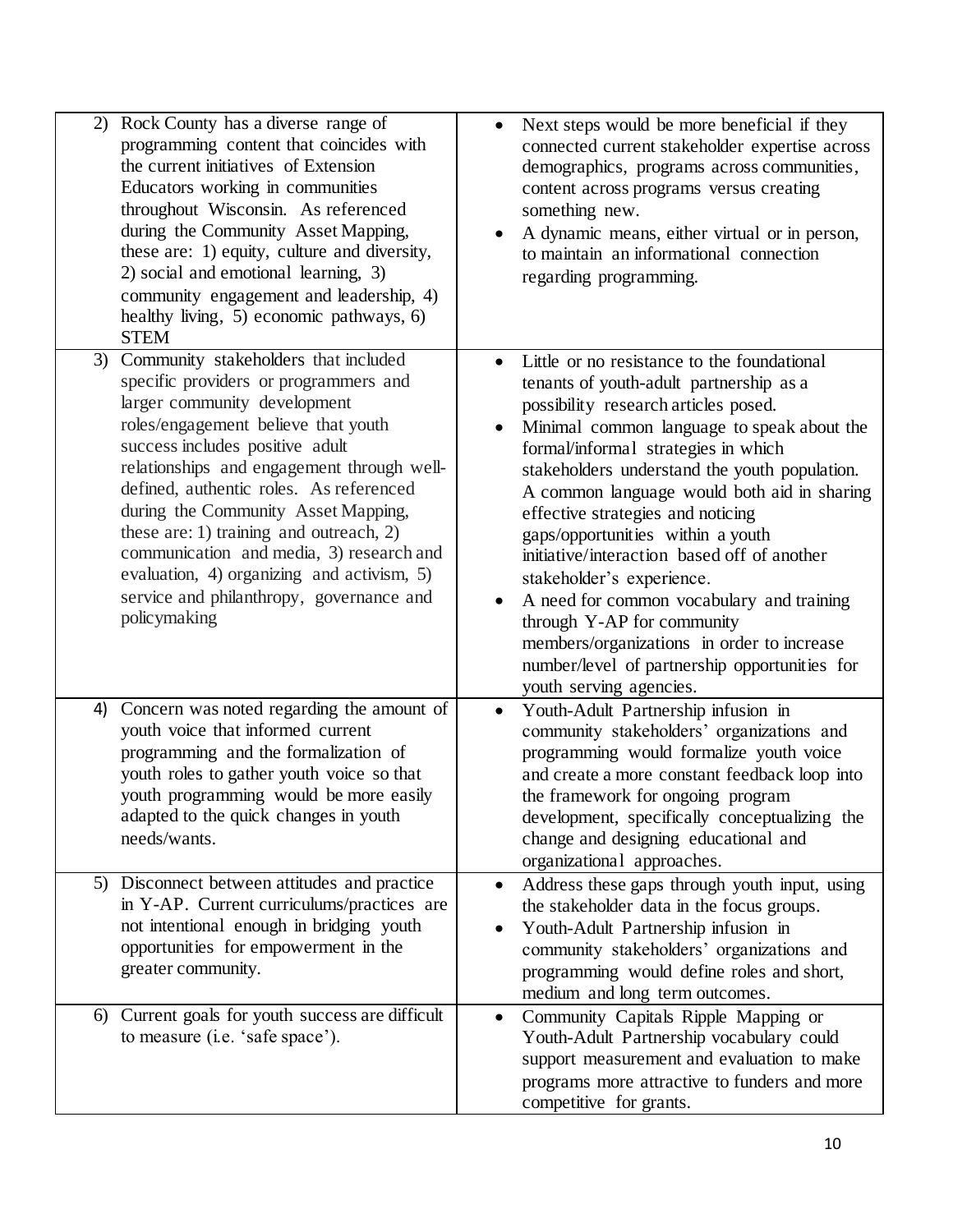## **Methods**

From May to September 2019, face to face interviews were conducted with 45 organizations, some represented by individuals and others teams of two or three, in order to assess the current state of youth success and individual and collective investment of time/resources that both contribute to and/or are missing from youth success in Rock County. This includes the level to which youth themselves are included in the individual and collective investment of time/resources.

Current UW-Madison, Division of Extension partnerships, within the last year, as well as a preliminary report conducted with identified key informants in 2018, were the basis of the initial selections. The list expanded based on recommendations from interviewees. Attention was paid to represent each major town/city in Rock County, but greater time was focused on the urban areas of Janesville and Beloit due to a prior directive from the Agriculture and Education Extension Committee.

A diverse set of stakeholders were interviewed based upon their work/initiatives as specific providers or programmers and larger community development roles/engagement. These included business owners, teachers, public and private elementary, secondary and postsecondary schools, coaches, parents, healthcare providers including mental health, equity and diversity advocates, city government, faith based organizations, service organizations, and local police departments. Participants were told that their responses were confidential and that while the report lists who was interviewed as a means to expand connection between the youth-adult partnership/service provider community, each may elect to be removed from the list. Each listed participant provided their own one sentence summary of their work and its importance. Further information is footnoted and linked for reference. Interviews averaged one hour.

The italicized questions below are the evaluation questions that guided this process. Actual interview questions asked of stakeholders are listed under each.

#### Evaluation questions and corresponding interview questions:

*1) What is the current state of youth success and Rock County's effort to support this success through community and individual investment in the form of youth/family services and programming in Rock County?* 

- What does success in Rock County look like for youth? (Success was undefined, but participants could illustrate with a specific example of a 'successful youth'.)
- What are the community assets for youth/youth development programming?
- What are the greatest challenges/barriers youth face in Rock County?
- What are forces or factors resisting innovation?

*2) What is the adult/organizational perception of positive youth development, specifically youth adult partnership?*

- Where are the gaps in youth development programming?
- Do youth have a voice in your organization?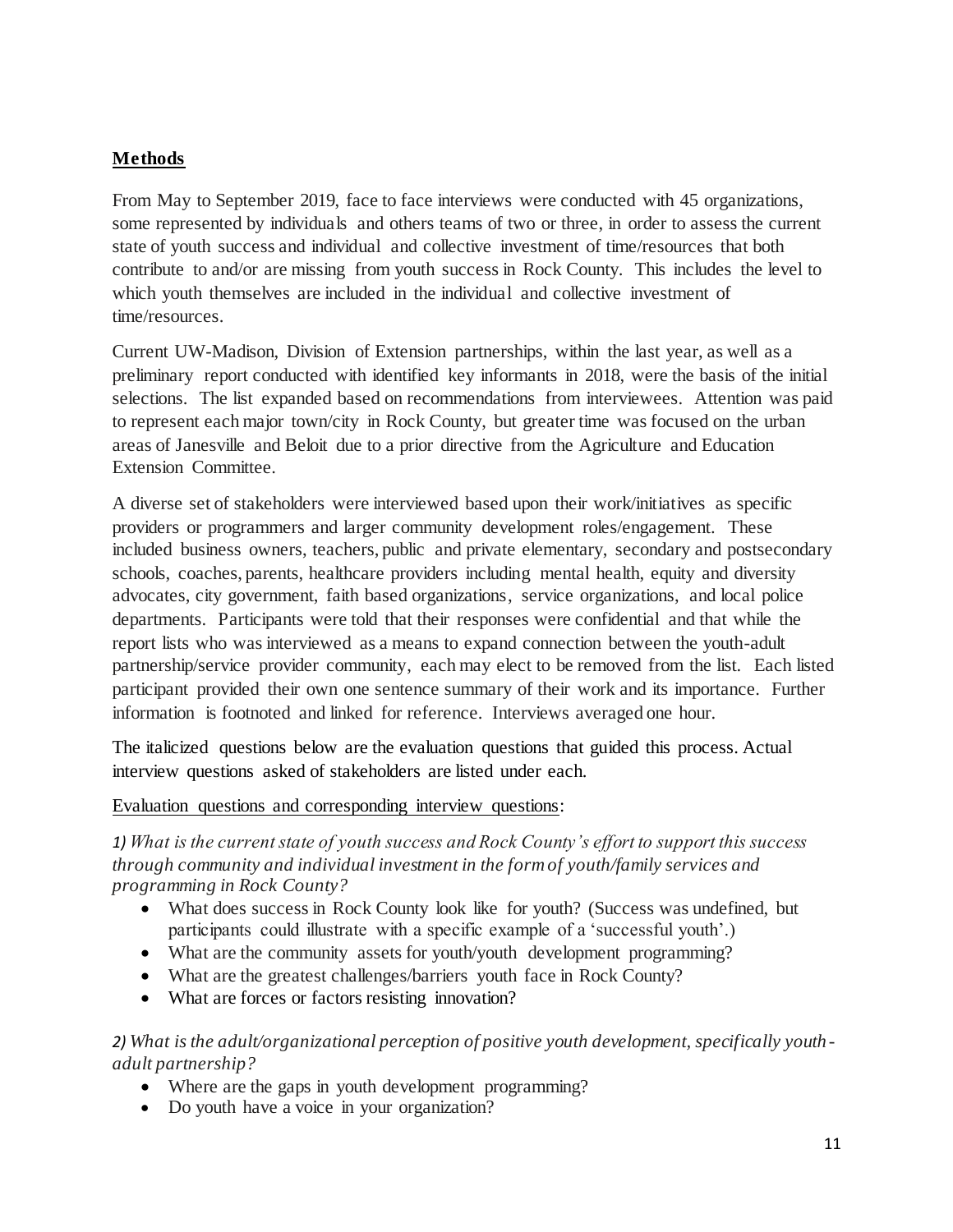- What strategies do you use to understand the youth population of Rock County?
- This section also includes the ranking of content and youth leadership roles in both organizations and the community as a whole.

Other questions were asked as needed, such as: If you have no formal youth voice, what are informal strategies in which youth describe their needs or share their opinions? Does your answer include marginalized or underprivileged youth and families? Can you identify specific characteristics youth or adults exhibited to contribute to youth success? What is a current power/privilege dynamic in Rock County that creates resource inequity or lack of access to programming for young people?

With the exception of a) the summary text written by the evaluator under Evaluation Questions 2-3 and b) the section on evaluator's observations and recommendations on pages, all content are direct quotes from team members or paraphrases of their responses. These were not italicized for readability purposes given the high volume of content.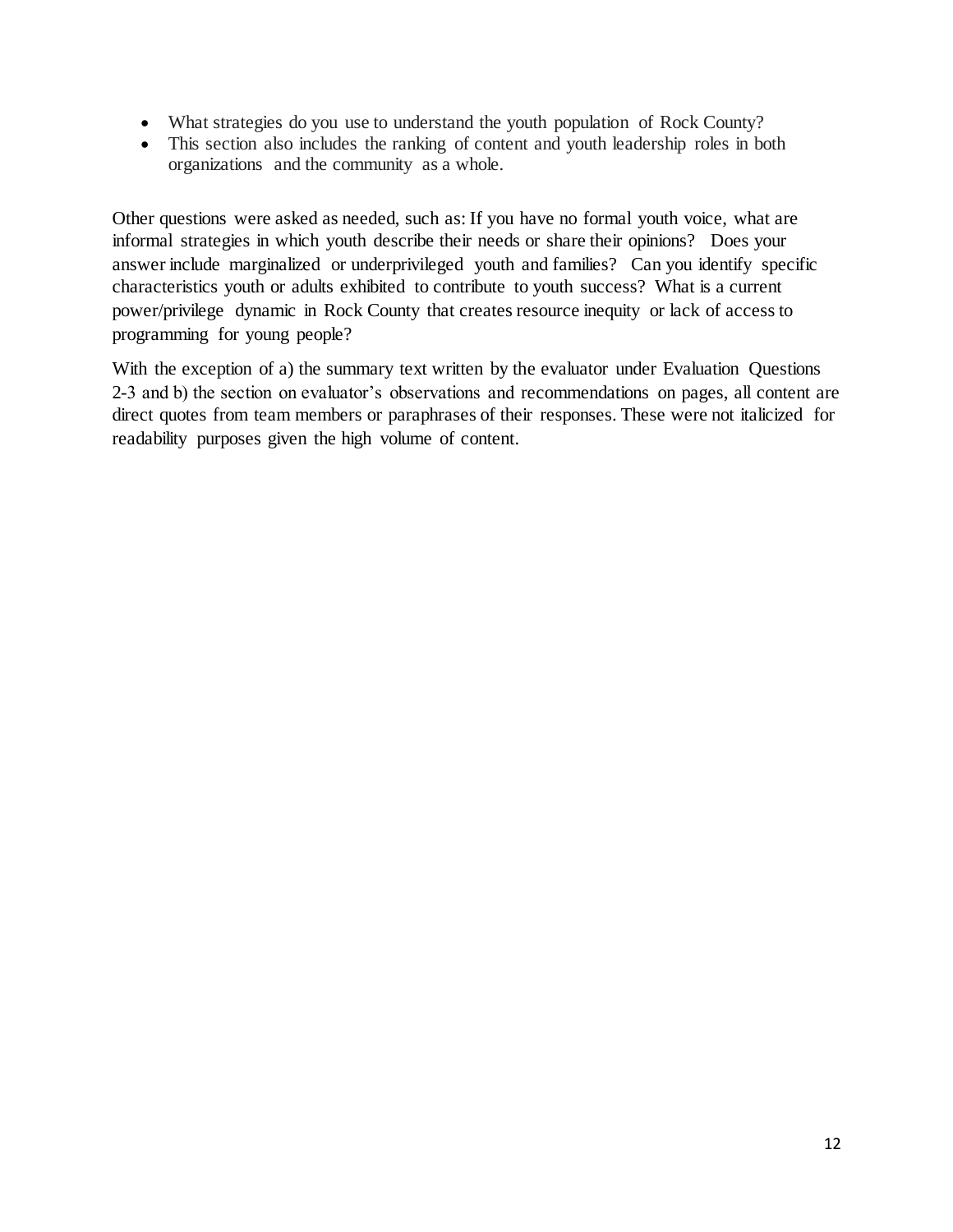# **Participating Individuals/Organizations**

| Organization/Contact                                             | <b>Office Location</b> |
|------------------------------------------------------------------|------------------------|
| 16:49 (Tammy DeGarmo)                                            | Janes ville/Beloit     |
| All Saints Anglican Catholic Church (Father Earl)                | Janesville             |
| Area Health Education Center (Traci Lindsey)                     | Beloit                 |
| <b>AWARE</b> Evansville-Community Action (Julie Hermanson)       | Evansville             |
| Beloit Parks and Recreation (Mark Edwards)                       | <b>Beloit</b>          |
| Beloit Public Library (Katharine Clark)                          | <b>Beloit</b>          |
| Beloit School District-Bilingual Family Support (Tulio Duran)    | <b>Beloit</b>          |
| Blackhawk Technical College (Megan Miller)                       | <b>Central Campus</b>  |
| Clinton Public Library (Mary Bieber)                             | Clinton                |
| Community Health Systems, Inc. (Ana Montoya)                     | <b>Beloit</b>          |
| Diversity Action Team (Santo Carfora)                            | Janesville             |
| Eager Free Public Library (Alison O'Brien)                       | Evansville             |
| <b>Edgerton Outreach (Emily Pope)</b>                            | Edgerton               |
| Edgerton Rotary (Jim Salimes)                                    | Edgerton               |
| Edgerton Public Library (Kirsten Almo)                           | Edgerton               |
| Edgerton Teen Center (Dave and Toni Flood)                       | Edgerton               |
| Evansville Police Dpt./ BASE (Lt. Patrick Reese)                 | Evansville             |
| Evansville Youth Center (Becky Bartlett)                         | Evansville             |
| Family Services (Kelsey M. Hood-Christenson)                     | <b>Beloit</b>          |
| First Congregational UCC (Tanya Sadagopan)                       | Janesville             |
| Hedberg Public Library (Gabrielle Draxler)                       | Janesville             |
| Janesville Mobilizing 4 Change (Erin Davis)                      | Janesville             |
| Janesville Police Dpt. Youth Townhall Meeting Notes              | Janesville             |
| Janesville School District-Equity (Angela Lynch)                 | Janesville             |
| Janes ville School District-Student Services (Sonja Robinson)    | Janesville             |
| Janesville School District-Parker H.S. Athletics (Richard Schuh) | Janesville             |
| Latino Service Providers Coalition (Cecelia Ramirez)             | <b>Beloit</b>          |
| Larson Acres (Sandy Larson)                                      | Evansville             |